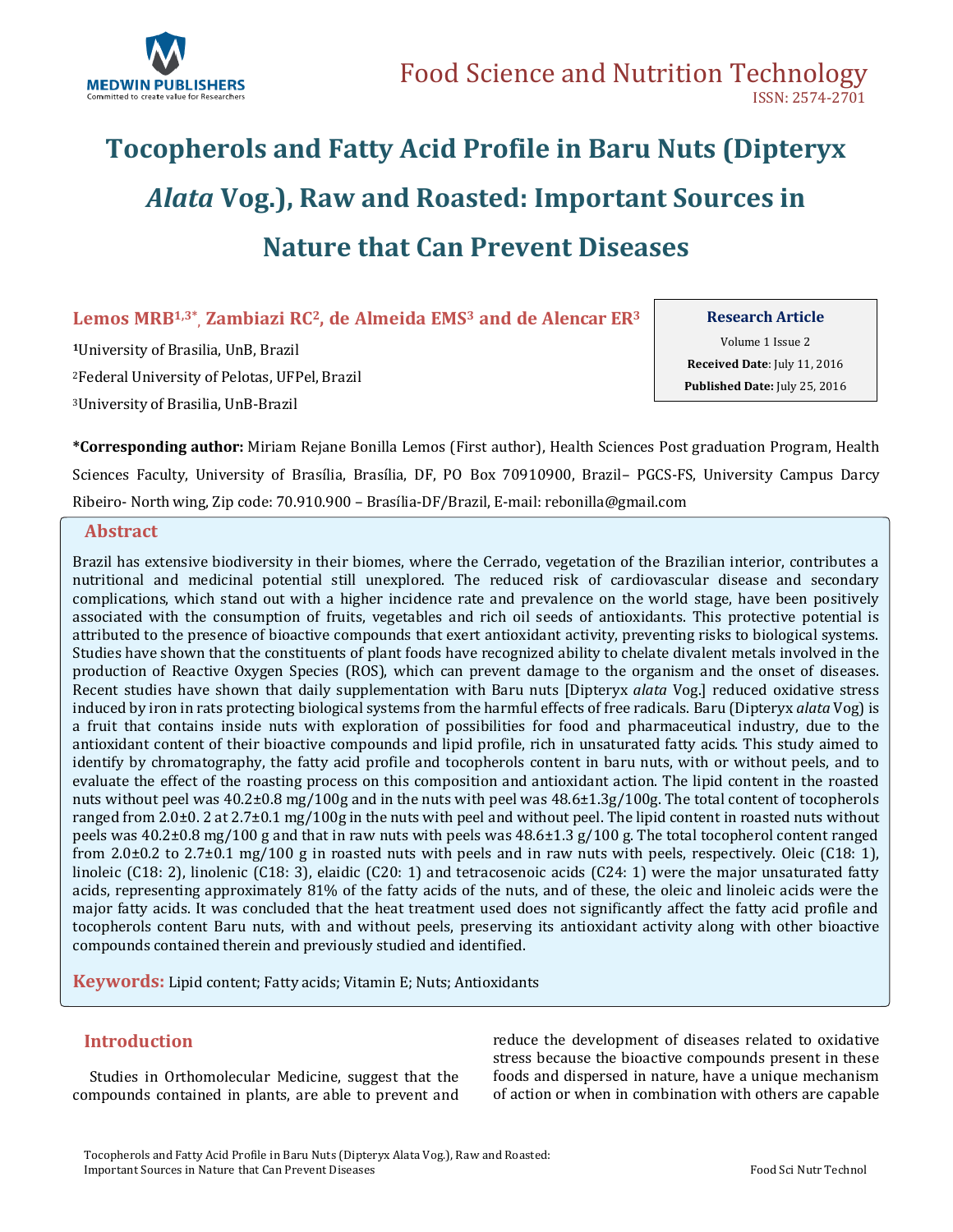of increasing the antioxidant activity, preventing the onset of diseases caused by reactive species and harmful to the organism [1-3]. The search for oil seeds has attracted significant attention for application in human health natural sources [4]. These alternative sources of natural oils can assist in the food industry which is derived from materials with a high content of bioactive compounds [5,6]. Lipids play a major role in human nutrition as an energy source due to the presence of natural antioxidants measures to maintain the balance between the various cholesterol fractions and organoleptic properties such as taste, aroma and texture [7]. The main constituents of fats are fatty acids and epidemiological studies suggest that the saturated and *Trans* fatty acids are able to increase the fraction of Total Cholesterol and LDL Cholesterol [8,9]. Furthermore, the intake of *Tran's* fatty acids is associated with the prevalence of hyperlipidemies in populations with an excessive consumption of saturated fats and fried foods which are very harmful to health [8]. Thus, diets rich in fatty acids configuration, *Cis,* along with the low consumption of saturated fatty acids are associated with the control of coronary artery disease and low incidence and prevalence of cardio circulatory disorders [9,10].

The anti-atherosclerotic mechanisms, anti-thrombotic and preventing the formation of atheromatous plaques is attributed to the consumption of foods rich in polyunsaturated fatty acids. The participation of these, it is important not only in processes immunostimulants, but has also been demonstrated in the prevention of chronic degenerative diseases in general, including cancro [11- 13]. The  $\omega$  6 family is represented mainly by linoleic acid, found in abundance in oil plants. The  $\omega$ 3 family comprises α-linolenic acid, which is found in some vegetable oils derived from nuts, coconut, flax, rape and soya, and are abundant in marine fish [14]. Vitamin E is a minor compound present in vegetables oils. According to Freitas &Naves [15], this vitamin is part of the defense system of the organism, acting as an antioxidant, through inhibition of lipid oxidation and protection against oxidative stress. The antioxidant capacity is mainly because vitamin E donates its phenolic hydrogens to free radicals (Figure 1) and thus prevents lipid oxidation. The vitamin E molecule has two distinct structures: a chromanol ring with hydrophilic character and a hydrophobic chain consisting of hydrocarbons, which is anchored on the lipid membrane [16].



The tocopherols are present in various sources of vegetable oils such as corn and wheat, and oleaginous fruits, particularly, coconut, almonds, walnuts and some species of palm trees [17].  $α$ -Tocopherol is the most abundant form of tocopherol and most biologically active in nature, but the most labile, rapidly degrade when subjected to thermal processes [18,19]. According to the botanical classification, oilseeds are classified into true nuts and edible seeds. True nuts are dry fruits, thick and often contain spines that cover their seed; the most

Lemos MRB, et al. Tocopherols and Fatty Acid Profile in Baru Nuts (Dipteryx Alata Vog.), Raw and Roasted: Important Sources in Nature that Can Prevent Diseases. Food Sci Nutr Technol 2016, 1(2): 000107.

popular are pecans, cashews, pistachios, hazelnuts, macadamias, walnuts and chestnuts [20,21].

 The edible seeds include nuts from baru nuts (Dipteryx *alata* Vog), which is a woody leguminous nut that is native to the Brazilian Cerrado [22,23]. The baru (Dipteryx *alata* Vog), is a fruit of baruzeiro, a tree of the leguminosae family, which reaches approximately 30 m height and 70 cm diameter. The baruzeiro presents intense fruiting in adulthood, producing the drupe fruit, slightly flattened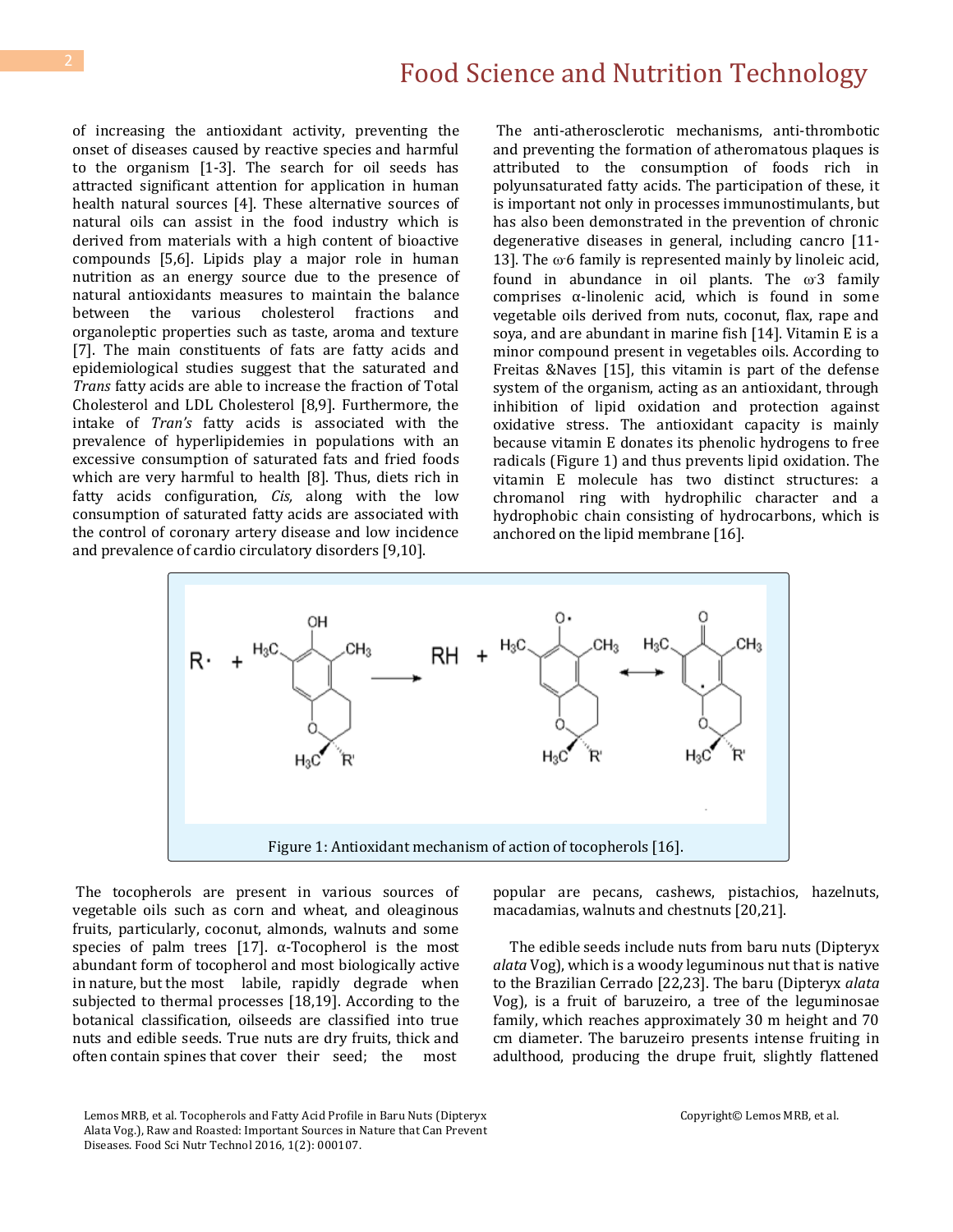and brown with the ovoid-shaped seed [9, 24, 25]. The bright color of the peel ranges from a yellowish-brown or reddish to dark tones [24]. Baru nuts possess micro- and macronutrients, levels of tannins, phytic acid, gallic acid, catechin, ferulic acid, epicatechin, p-coumaric, ellagic acid, caffeic and p-hydroxybenzoic, phytosterols, tocopherols and fatty acids with a predominance of 81% of unsaturated fatty acids (oleic and linoleic fatty acids) [9]. A study of *in vivo* tests showed that the reduction of oxidative stress induced by iron and the protection of biological systems, evaluated in rats supplemented with almonds Baru, it was mediated by antioxidant compounds present in these almonds, together with the recognized nutritional potential [9,11,26]. Despite its nutritional potential and the presence of recently bioactive compounds identified in its almonds, the baruzeiro is threatened with extinction because of the Cerrado deforestation and rapid agricultural development that has taken place in the region. In addition to having attractive sensory characteristics such as color, taste and a very distinctive aroma and intense, this native fruit of the Cerrado has a high nutritional value, which has not been fully studied and explored [9]. This study aimed to identify the content of the composition of fatty acids and tocopherols in nuts baru. (Dipteryx *alata* Vog.), with and without peel, and evaluate the effect of roasting process on their antioxidant potential.

## **Materials and Methods**

#### **Plant Materials**

 Baru nuts were obtained from a Brazilian local market from three regions of the Cerrado (MT, MG and GO). The nuts were selected, discarding the unsuitable ones. The selected nuts were homogenized and distributed randomly into two groups: raw nuts with peels and raw nuts without peels (manually removed). Half of the nuts from both groups were roasted by spreading the nuts on trays which were placed into a dry oven at 150°C for 45 min. After roasting, the baru nuts were ground, packed in colorless plastic bags. Analyses were performed in triplicate, and the results were expressed on a dry basis.

#### **Chemicals**

The standards of  $\alpha$ -,  $\gamma$ -and δ-tocopherols were obtained from Sigma Aldrich (Steinheim, Germany) with 90-99% purity. All solvents used as the mobile phases were of high purity (HPLC grade) and were filtered using a 0.45 mM PTFE membrane from Millipore (Billencia, USA). For all other analyses and extractions, p.a. grade reagents were used.

#### **Physico-chemical determinations**

 The physico-chemical analyses were performed according to AOAC [27]. The pH was determined by potentiometry at 20°C. The total acidity was determined by a titration with 0.1 N NaOH and it was expressed as % oleic acid. The moisture was determined gravimetrically by drying at 105°C to constant weight, and the ash content was determined by gravimetric analysis after incineration of the sample in an oven at 550°C. The lipid content was determined by a Soxhlet extraction with hexane. The protein content was determined in a Micro-Kjedahl system using the conversion factor of 6.25 for nitrogen, and the carbohydrate content was determined by difference (Brazil, 2003). The determination of the total caloric content was performed as established by the Resolution of the ANVISA [28].

#### **Determination of Tocopherols**

 For Tocopherols extraction it was used the method described by Rodriguez-Amaya [29], with some modifications. Twenty grams of each sample and 2 g of celite was added to 20 mL of cold acetone, and the mixture was shaken for 10 minutes. The material was filtered in a Buchner funnel with filter paper, washing the sample with acetone until the extract was colorless. The filtrate was transferred to a separatory funnel to which 30 mL of petroleum ether and 30 mL of distilled water were added. The lower phase was discarded, and then, distilled water was added; this procedure was repeated four times to achieve total removal of the acetone. The upper phase was transferred to a 100-mL volumetric flask and filled to volume with petroleum ether. The extract was transferred to Eppendorf vails and centrifuged at 9000 rpm for 6 minutes; then, 10 μL of the supernatant was used for analysis. The analysis was performed by highperformance liquid chromatography in a Shimadzu HPLC system. The HPLC was equipped with a fluorescence detector using a wavelength of 290 nm for excitation and 330 nm for emission. The separation was performed using a gradient elution with methanol (A), acetonitrile (B) and isopropanol (C) as the mobile phase (Table 1), following a method adapted from Zambiazi [30]. For the identification and quantification of α-tocopherol, δtocopherol and γ-tocopherol were used standard curves with the corresponding chromatographic standards. The quantification of β-tocopherol was based on the calibration curve of δ-tocopherol because these two compounds were not separated in the chromatographic

Lemos MRB, et al. Tocopherols and Fatty Acid Profile in Baru Nuts (Dipteryx Alata Vog.), Raw and Roasted: Important Sources in Nature that Can Prevent Diseases. Food Sci Nutr Technol 2016, 1(2): 000107.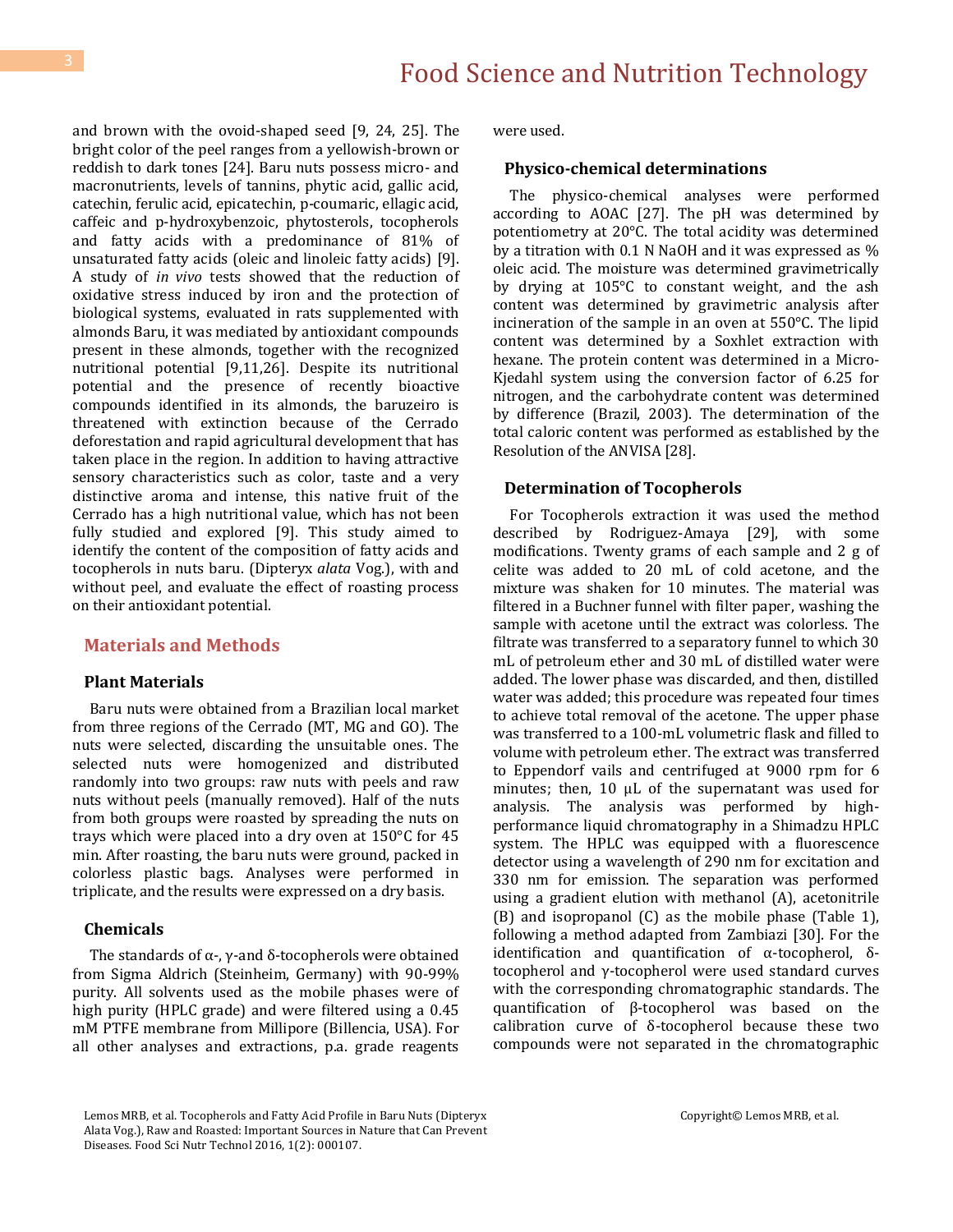process. The results were expressed in mg of compound per 100 g of nuts (dry weight), and the total tocopherol content was determined by summing the individual tocopherols contents.

| <b>Time</b> | Solvents*                  |                                    |                  |  |
|-------------|----------------------------|------------------------------------|------------------|--|
| (minutes)   | <b>Solvent A</b><br>$(\%)$ | <b>Solvent B</b><br>$\frac{10}{6}$ | Solvent C<br>(%) |  |
|             | 40                         | 50                                 | 10               |  |
| 10          | 65                         | 30                                 |                  |  |
| 12          | 40                         | 50                                 | 10               |  |
| 15.         |                            | 50                                 |                  |  |

Table 1: Tochoferols content or baru nuts whit and without peels, before and after the roasting process. \*Solvent A: Methanol; \*Solvent B: Acetonitrile; \*Solvent C: Isopropanol

#### **Fatty acid profile**

 The fatty acid profile was determined by gas chromatography following the esterification of the fatty acids using the derivatizing technique described by Zambiazi [30]. The profile was used as a standard, a mixture of methyl esters containing the acids caproic, caprylic, capric, caproleico, lauric, dodecenoic, myristic, myristoleic, palmitic, palmitoleic, margaric, heptadecenoic, stearic, oleic, linoleic, linolenic, arachidic, gadoleic, eicosadienoic, eicosatrienoic, eicosatetraenoic, behenic, erucic, docosadienoic, docosahexaenoic, docosatrienoic, tetracosenoic, lignoceric and nervonic acid, all purchased from Sigma Chemicals Co. (St. Louis, USA).

 The fatty acids were identified by comparison with retention times of standards, and the results were expressed as a relative percentage. Analyses were performed in a gas chromatograph GC Perkin-Elmer

(Clarus500) connected to an FID detector with a capillary column (Carbowax 20M) 30m x 0.25 mm in size, coated with 0.25 mm film PEG (Polyethylene Glycol), and an automatic injector with a 5μL capacity syringe. The temperature gradient followed the methodology described by Zambiazi with some modifications. The initial column temperature was 90°C, which was held for 1 minute and then increased to 160 0C at a rate of 12°C min-1; after holding at this temperature for 3.5 min, the temperature was increased to 190°C at a rate of 1.2°C-1 min until 230°C was reached. The temperature was then increased at a rate of 15°C min-1, where it was maintained for 15 minutes. The injector and detector were maintained at 230°C and 250°C, respectively. Nitrogen was used as the carrier gas at a flow of  $1.5 \text{ mL/m}$ <sup>-1</sup>. Data were obtained by normalizing the area, which was calculated by the area percentage relative of the fatty acids identified.

#### **Statistical Analysis**

 All analytical tests were performed in triplicate. Comparisons among the baru nuts from each treatment were performed by ANOVA with a Bonferroni correction using SPSS, version 17.0. Results with p<0.05 were considered significantly different.

#### **Results and Discussion**

#### **Physico-Chemical Analysis**

There was a significant difference  $(p \le 0.05)$  when comparing the moisture content in baru nuts for the four treatments. The loss of moisture of raw nuts with peels in relation to roasted nuts with peels was 41.2%, while losses of moisture between the raw nut without peels compared with the roasted nuts without peels was 39.63% (Table 2).

| Analysis <sup>1,2</sup>                   | <b>Raw With peels</b>       | <b>Raw Without peels</b>    | <b>Roasted With</b><br>peels | <b>Roasted Without</b><br>peels |
|-------------------------------------------|-----------------------------|-----------------------------|------------------------------|---------------------------------|
| Moisture Content (g/100g)                 | $9.9 \pm 1.9$ <sup>a</sup>  | $10.6 \pm 0.8$ <sup>a</sup> | $5.8 \pm 0.8$                | $6.4 \pm 0.9$ <sup>b</sup>      |
| Ash $(g/100g)$                            | $3.1 \pm 0.2^a$             | $2.9 \pm 0.5^{\text{a}}$    | $2.9 \pm 0.3$ <sup>a</sup>   | $2.6 \pm 0.3$ <sup>a</sup>      |
| Lipids $(g/100g)$                         | $48.6 \pm 1.3$ <sup>a</sup> | $43.8 \pm 0.7$ <sup>b</sup> | $46.4 \pm 0.5^{\text{a}}$    | $40.2 \pm 0.8$ <sup>b</sup>     |
| Proteins (%N.6,25) $(g/100g)$             | $25.2 \pm 1.5$ ab           | $28.8 \pm 1.5^{\rm a}$      | $23.8 \pm 0.9$ <sup>b</sup>  | $24.6 \pm 0.1$                  |
| Carbohydrates <sup>3</sup> (CHO)          | $23.1 \pm 3.0$              | $24.5 \pm 2.7$              | $26.9 \pm 1.5$               | $32.6 \pm 2.1$                  |
| PН                                        | $6.0 \pm 0.2$ <sup>a</sup>  | $6.1 \pm 0.1^a$             | $5.9 \pm 0.1$ <sup>a</sup>   | $5.9 \pm 0.1$ <sup>a</sup>      |
| Total Acidity <sup>4</sup> % (Oleic acid) | $0.92 \pm 0.2a$             | $0.8 + 0.1$ <sup>a</sup>    | $1.21 \pm 0.0$ <sup>b</sup>  | $1.10 \pm 0.1$ <sup>b</sup>     |
| TCC <sup>5</sup> (K.cal/100g)             | 631                         | 607                         | 620                          | 591                             |

Table 2: Physical and chemical composition of the baru nuts (Dipteryx alata Vog) before and after the roasting process, with data expressed on a dry basis.

Lemos MRB, et al. Tocopherols and Fatty Acid Profile in Baru Nuts (Dipteryx Alata Vog.), Raw and Roasted: Important Sources in Nature that Can Prevent Diseases. Food Sci Nutr Technol 2016, 1(2): 000107.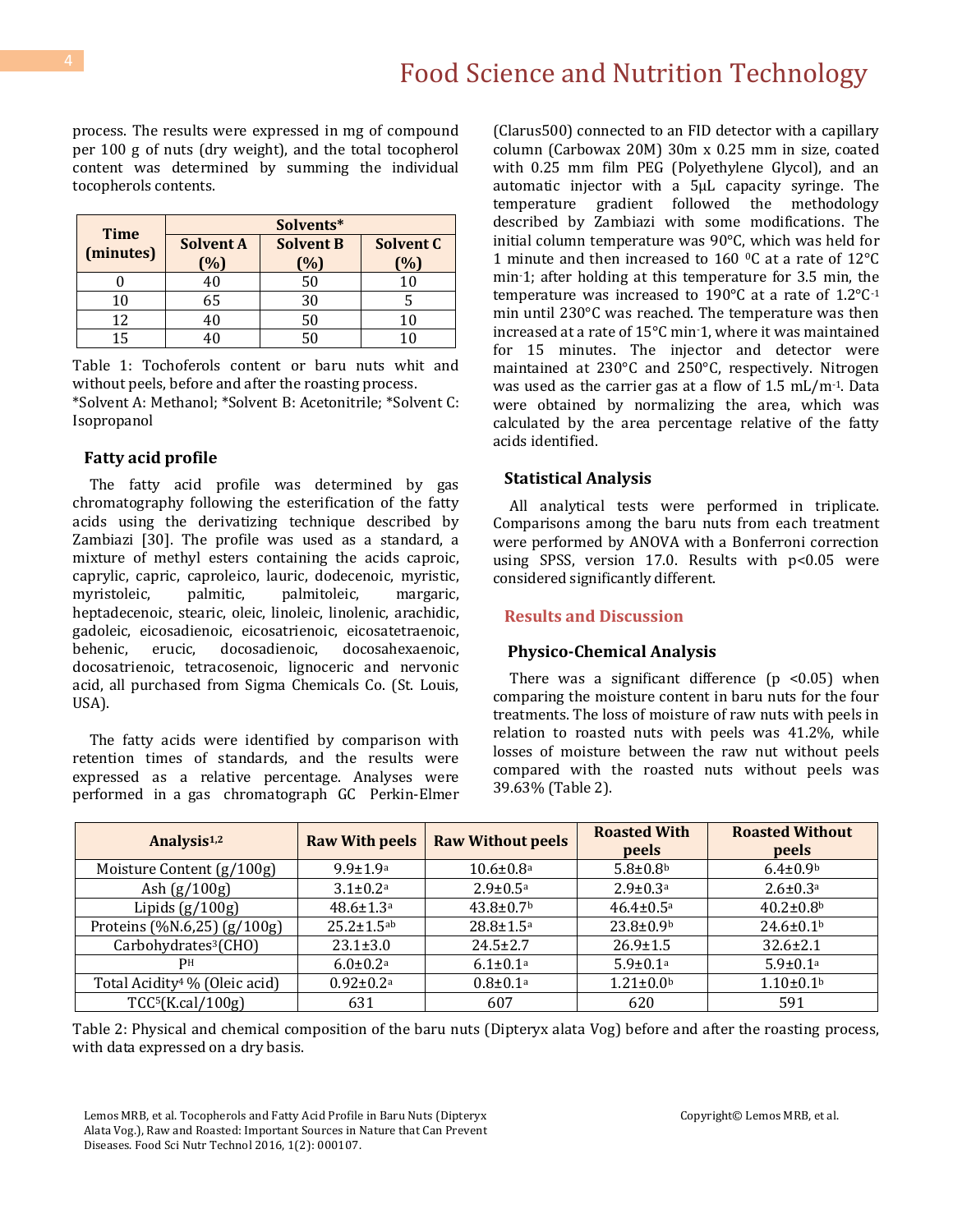<sup>1</sup>Data are expressed as mean±SD weight of Almond. N=3. Except for CHO and TCC;

<sup>2</sup>Values followed by lowercase let us equal the same line do not differ (p<0.05) by ANOVA with Bonferroni correction;

<sup>3</sup>CHO-Total carbohydrates were estimated by differece;

<sup>4</sup>Values Acidity analysed Baru nuts oil;

<sup>5</sup>Total calories content (TCC) = (4 k.cal/g protein) + (4 k.cal/g carbohydrate) + (9k.cal/g lipid) = k.cal/100g.

 Several authors have reported a moisture content in raw baru nuts lower than those found in this study, as follows: Vera et al. [31] in baru nuts from the region of Goias (2.93 to  $5.07$  g.100 g $-1$ ), Martins [32] in baru nuts derived from the Cerrado (8.90g.100 g-1), Takemoto et al. [33] in baru nuts from the region of Pirenópolis (6.1 g.100) g-1), Filgueiras & Silva [34] in baru nuts from Bela Vista de Goias, Goiania and Paraúna (mean moisture content of 6.45 g.100  $g^{-1}$ ), and Vallilo et al. [35] in baru nuts from São Paulo  $(5.80 \text{ g}.100 \text{ g}^{-1})$ . However, Melhem [36] analyzed baru nuts from the region of Minas Gerais and reported a moisture content of approximately 10.7 g.100 g-1.

 The variation in water loss from roasted grains, originally contained in the raw grains, relates to the application of the thermal processing, where the release of water occurs by heating, and because of pyrolysis reactions, the water loss is associated with the subsequent volatilization of compounds. Another determining factor is the origin of the raw materials, which were obtained from different localities. These data reinforce the assertion that factors such as genetic variations, climatic and geographical conditions, postharvest, handling and storage can influence the moisture content. Regarding the ash content, it is emphasized that the baru nuts showed no significant difference between treatments. The reported values indicate an important intake mineral in the nuts, corroborating data from Sgarbieri & Togashi [37] and Freitas [38] who reported values of 2.8 g.100  $g^{-1}$  and 3.1 g.100  $g^{-1}$ , respectively, in baru nuts derived from the Cerrado.

 It was observed that nuts with peels contained higher lipid content, indicating the presence of fat in the nut peels. With the roasting process, a significant decrease of the content of these compounds in the nuts with peels and in nuts without peels was observed. One factor that may have contributed to this decrease is the moisture content of the nuts. Fernandes & Silva [39] observed a similar behavior by analyzing raw and roasted nuts from Chinchá.

 Lima et al. [40] reported a fat content in baru nuts of 41.0 g.100  $g^{-1}$ , which was higher than that found in roasted nuts without peels evaluated in this study.

However, the content reported by Martins [32], 35.8 g.100 g-1, was lower than the values found in this study for all samples, independent of the thermal processing or the presence or absence of peels. The lipid content in raw baru nuts exceeds or is equal to those of cashew nuts (42.06 g.100 g<sup>-1</sup>), peanuts (44.57 g.100 g<sup>-1</sup>), pistachios  $(45.83 \text{ g}.100 \text{ g}^{-1})$  and almonds  $(45.93 \text{ g}.100 \text{ g}^{-1})$  but showed lower values than those of pecans (62.14 g.100 g-1), hazelnuts (63.18 g.100 g-1), Brazil nuts (64.94 g.100 g-<sup>1</sup>), walnuts (65.07 g.100 g<sup>-1</sup>) and macadamias (66.16 g.100 g-1) [15].

 The protein content in raw nuts without peels and roasted nuts without peels showed a significant difference, indicating that this macronutrient is predominantly found in the nut. Furthermore, it was observed that the roasting process influenced the protein losses. In raw baru and roasted nuts, the average protein content values reported in the literature range from 24.5 g.100 g-1 [32] to 29.6 g.100 g-1 [31, 35,41].

 The protein content in baru nuts is higher than those reported by Togashi & Sgarbieri [41], 30 g.100 g-1. In this study, regardless of the treatment used, baru nuts showed higher protein contents higher that that observed in nuts and seeds by Yang [42] and Venkatachalam & Sathe [43], who analyzed Pará-nuts (14 g.100 g<sup>-1</sup>), Macadamias (8 g.100 g<sup>-1</sup>), pinions (13 g.100 g<sup>-1</sup>), pistachios (20 g.100 g<sup>-1</sup>), walnuts (13g. 100  $g^{-1}$ ) and peanuts (22 g. 100  $g^{-1}$ ).

 The carbohydrate content was higher in roasted nuts without peels when compared with other treatments, most likely because of the difference between the lipid and protein contents; in these nuts, these contents were lower, therefore, determining an increase of the carbohydrate content.

 It was observed that the pH values between samples of baru nuts did not present significant differences; the average remained at a pH of approximately 5.95 for all samples. Martins [32] conducted a physico-chemical analysis of various fruits of the Cerrado, including baru nuts, and reported pH values of 6.09, confirming the results of the present study. Melo et al. [44] evaluated raw

Lemos MRB, et al. Tocopherols and Fatty Acid Profile in Baru Nuts (Dipteryx Alata Vog.), Raw and Roasted: Important Sources in Nature that Can Prevent Diseases. Food Sci Nutr Technol 2016, 1(2): 000107.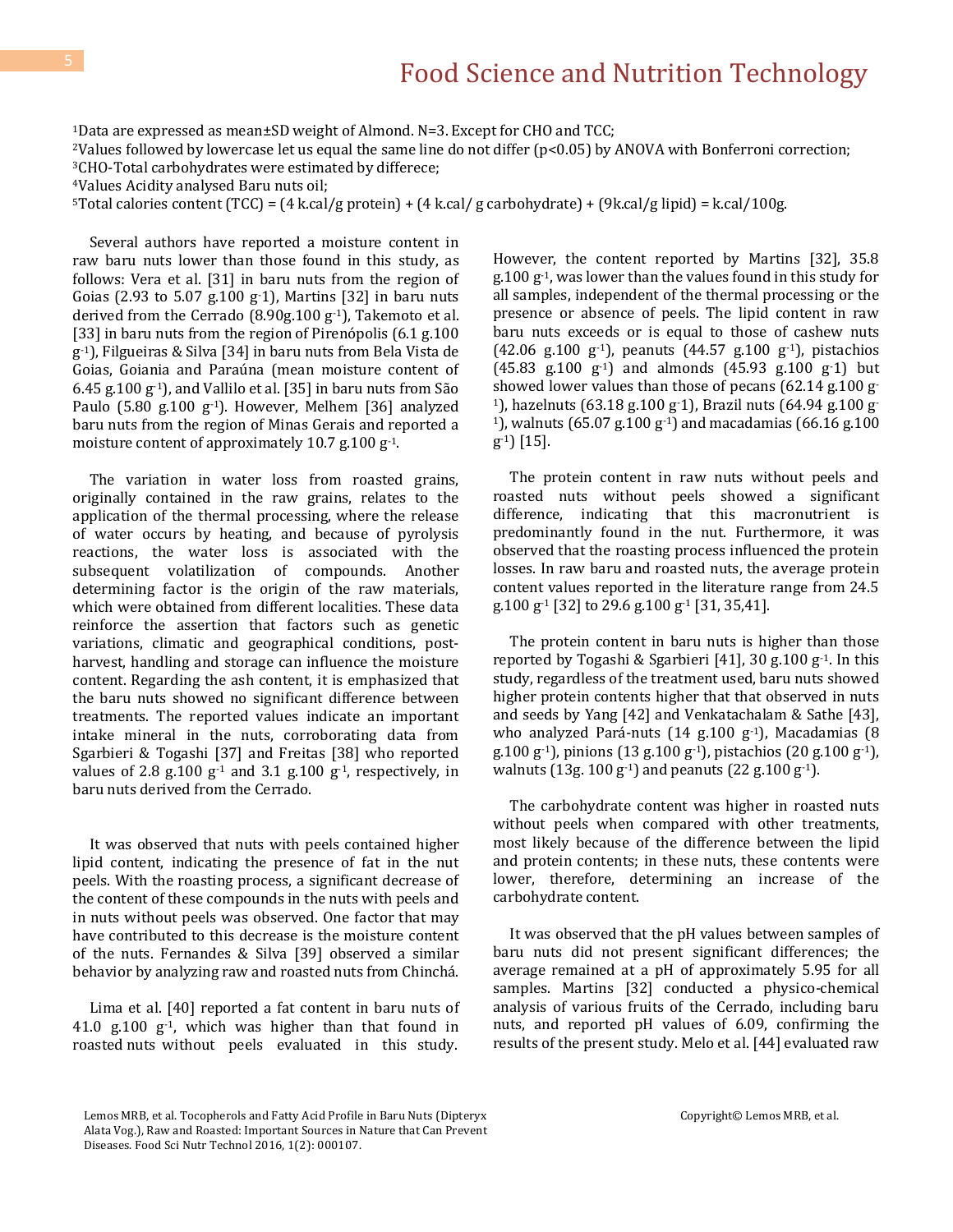and roasted cashew nuts from Mossoró-RN and also found a similar pH of approximately 6.20 in raw nuts and 6.14 in roasted nuts.

 For the evaluation of the acidity of the oil extracted from the baru nut, there was a significant increase (p <0.05) in acidity between the samples after the roasting process. Acidity is one of parameters for evaluating the quality of oils and fats and indicates the occurrence of hydrolytic reactions [45-47]. These reactions occurred in the nuts during the roasting process, apparently in the same proportion in both nuts with and without peels [48].

Melo et al. [44] reported values of acidity in oleic acid in oil of raw and roasted chestnuts of 0.96 and 1.22%, respectively, confirming the results of this study. Baru nuts showed high protein and lipid contents, indicating that these nuts area great energy source. Studies by Czeder [47] with roasted baru nuts from three regions of the state of Goiás (532 kcal.100  $g^{-1}$ ), Takemoto et al. [33] with nuts originating from Pirenópolis (502 kcal.100 g-1) and baru nuts originating from Sao Paulo (561 kcal.100 g-<sup>1</sup>) showed energy contents lower than those observed in the nuts of the present study, regardless of the treatment to which they were subjected.

#### **Tocopherol Content**

The typical chromatogram of the separation of tocopherols obtained in the analysis of oils from baru nuts (by liquid chromatography on a reverse phase column) shows two well-defined peaks identified by external standards,  $(\beta + \gamma -)$  and α-tocopherol (Figure 2)



 Table 3 shows the tocopherol content of baru nuts with and without peels, before and after the roasting process. The total tocopherol content showed a variation between nuts, dependent on the presence or absence of a peel, indicating that the tocopherols are present in higher quantities in nuts without peels. Therefore, it can be inferred that the peels contain a low proportion of tocopherols, which is the opposite of what was found for lipid content. (γ+ β)-tocopherols were the major compounds present in the nuts from all treatments.

|                   | <b>TOCOPHEROLS</b> (mg. 100g-1) |            |                            |                            |
|-------------------|---------------------------------|------------|----------------------------|----------------------------|
| <b>BARU NUTS</b>  | $\alpha$ -                      | ი-         | $(\gamma + \beta)$         | <sup>*</sup> Σ (α, γ+β, δ) |
|                   | tocopherol                      | tocopherol | tocopherol                 | tocopherols                |
| Raw with peels    | $0.7 \pm 0.1$ <sup>a</sup>      | $ND^*$     | $1.5 \pm 0.1$ <sup>a</sup> | $2.1 \pm 0.1$              |
| Raw without peels | $0.9 \pm 0.1$ <sup>a</sup>      | ND.        | $1.8 \pm 0.0$ <sup>a</sup> | $2.7 \pm 0.1^{\circ}$      |

Lemos MRB, et al. Tocopherols and Fatty Acid Profile in Baru Nuts (Dipteryx Alata Vog.), Raw and Roasted: Important Sources in Nature that Can Prevent Diseases. Food Sci Nutr Technol 2016, 1(2): 000107.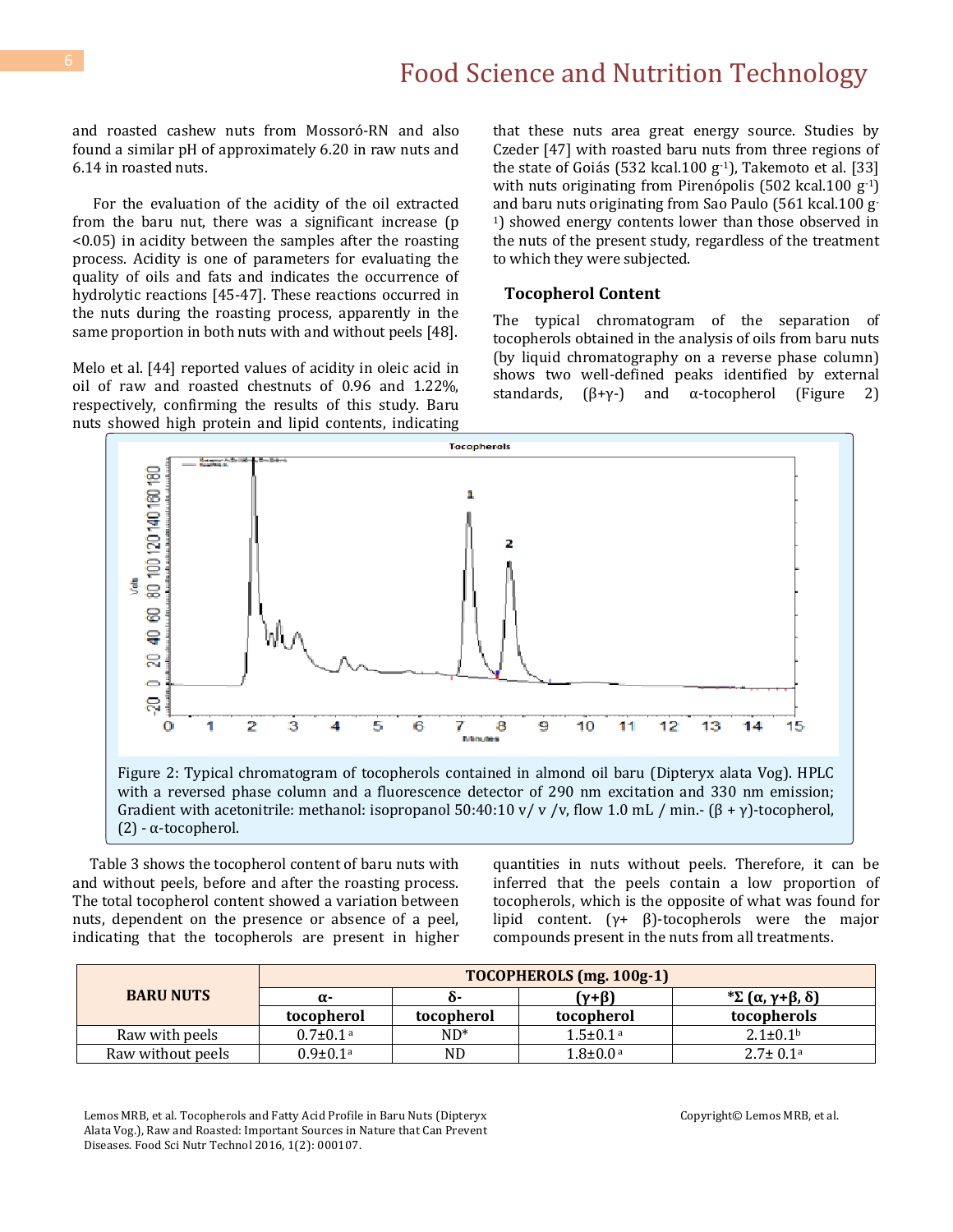# Food Science and Nutrition Technology

| $\sim$<br>Roastec<br>: peels<br>with        |              | <b>ND</b> | $\sqrt{ }$<br>1.4±0.Z | ባ 2 b<br>∠.∪±∪.∠                |
|---------------------------------------------|--------------|-----------|-----------------------|---------------------------------|
| : peels<br>Roastec<br>W11<br>$\ldots$ chout | 0. U – U . 4 | ND        | ′±0.2<br>.            | $\Omega$<br>7 d. L<br>.<br>∸v.∠ |

Table 3: Tochoferols content or baru nuts whit and without peels, before and after the roasting process. \*Values followed by the same lowercase letter in the same row do not differ (p<0.05) by ANOVA whit correction of Bonferroni; \*\*ND: Undetected

 However, the average of the total tocopherol content  $(\alpha+(\beta+\gamma))$  obtained from the four samples did not show a significant difference ( $p$  <0.05), indicating that the roasting process did not affect the total tocopherol content in the samples. These data indicate that the tocopherols were stable when subjected to the roasting process under the conditions of this study. The stability of oleaginous products when subject to heat depends on several factors, including the variety, the degree of maturation and the care used in their production. Furthermore, factors such as the fatty acid composition and the presence of compounds with high antioxidant activity, mainly polyphenols and tocopherols [46,47], also influence the resistance to the thermal process.

The literature cites the presence of  $\alpha$ -tocopherol in various products with high fat contents, such as cashew nuts (3.60 mg.100  $g^{-1}$ ) and nuts (1.21 mg.100  $g^{-1}$ ), all containing higher amounts than that found in the baru nuts. However, the β-tocopherol contents found in seed described by Freitas & Naves [15] for kernels (0.83 mg/100 g), Brazil nuts (0.10 mg.100 g-1) and pistachios  $(0.32 \text{ mg}.100 \text{ g}^{-1})$  are lower than the values obtained for  $(\beta+\gamma)$ -tocopherol found in baru nuts in the present study, regardless of the treatment used. Kornsteiner, KarlHeinz & Elmadfa [48] studied ten types of nuts and found that the total tocopherol content ranged from undetectable in the extract of macadamia oil to 31.4 mg/100 g extract in the oil from hazelnuts, showing great variability in the content of this compound in relation to the nut type.

#### **Fatty acid profile**

 Table 4 shows data of the fatty acid profile of the oil extracted from raw and roasted baru nuts, with and without peels. The oil extracted from baru nuts presented high levels of unsaturated fatty acids with a predominance of oleic and linoleic acids. Oleic acid (C18: 1  $\omega$ -9) and linoleic acid (C18: 2,  $\omega$ -6) are present in the oils from nuts of the four treatments evaluated. However, linolenic acid (C18: 3) and tetracosenoic acid (C24: 1) were identified in the oil extracted from baru nuts with peels, regardless whether they were subjected to heat treatment. Therefore, it can be inferred that these unsaturated fatty acids form only a part of the lipid profile of the peels involving the nuts. It was observed that the roasting process did not significantly alter the profile of the fatty acids, especially the unsaturated fatty acids (C18: 1, C18: 2 and C18: 3), independently of the presence of the peel.

| <b>TREATMENTS</b> (Baru nuts)* |                              |                              |                               |                              |  |
|--------------------------------|------------------------------|------------------------------|-------------------------------|------------------------------|--|
|                                | <b>Raw with peels</b>        | <b>Raw without peels</b>     | <b>Roasted with peels</b>     | <b>Roasted without peels</b> |  |
| <b>Saturated</b>               | (%)                          |                              |                               |                              |  |
| C <sub>16:0</sub>              | $7.58 \pm 0.1a$              | $6.57 \pm 0.0$               | $7.56 \pm 0.1a$               | $6.61 \pm 0.2$               |  |
| C <sub>18:0</sub>              | $4.33 \pm 0.1$ <sup>b</sup>  | $4.89 \pm 0.2$ <sup>a</sup>  | $4.34 \pm 0.02$ <sup>b</sup>  | $4.84 \pm 0.2$ <sup>a</sup>  |  |
| C20:0                          | $1.27 \pm 0.3$ c             | $1.52 \pm 0.2$ <sup>a</sup>  | $1.24 \pm 0.1$ c              | $1.48 \pm 0.2$               |  |
| C <sub>22:0</sub>              | $2.59 \pm 0.0$ a             | $2.26 \pm 0.1$ <sup>d</sup>  | $2.51 \pm 0.0$                | $2.34 \pm 0.1$ c             |  |
| C <sub>24:0</sub>              | $2.99 \pm 0.1$ <sup>b</sup>  | $3.38 \pm 0.3$ <sup>a</sup>  | $2.96 \pm 0.1$ <sup>b</sup>   | $3.31 \pm 0.1$ <sup>a</sup>  |  |
| Total                          | 18.76                        | 18.62                        | 18.61                         | 18.58                        |  |
| <b>Unsaturated</b>             |                              | (%)                          |                               |                              |  |
| C <sub>18:1</sub>              | $44.26 \pm 0.1$ <sup>b</sup> | $47.34 \pm 0.1$ <sup>a</sup> | 44.58±0.02b                   | $47.40 \pm 0.1$ <sup>a</sup> |  |
| C <sub>18:2</sub>              | $31.12 \pm 0.1$ <sup>b</sup> | $31.34 \pm 0.0^{\circ}$      | $30.92 \pm 0.02$ c            | $31.42 \pm 0.1a$             |  |
| C <sub>18:3</sub>              | $2.18 \pm 0.0^a$             | $ND**$                       | $2.19 \pm 0.001$ <sup>a</sup> | ND.                          |  |
| C 20:1                         | $2.54 \pm 0.1$ c             | $2.68 \pm 0.1$ <sup>a</sup>  | $2.55 \pm 0.0$ c              | $2.60 \pm 0.0^b$             |  |
| C <sub>24:1</sub>              | $1.13 \pm 0.0$ <sup>b</sup>  | ND.                          | $1.14 \pm 0.0^{\text{a}}$     | ND.                          |  |
| Total                          | 81.23                        | 81.36                        | 81.38                         | 81.42                        |  |

Table 4: Fatty acids profile of the oil extracted from baru nuts, with and without peels raw and roasted. \*Data are expressed as mean $\pm$ SD, n = 3; Means with different letters on the same line are significantly different, p <0.05;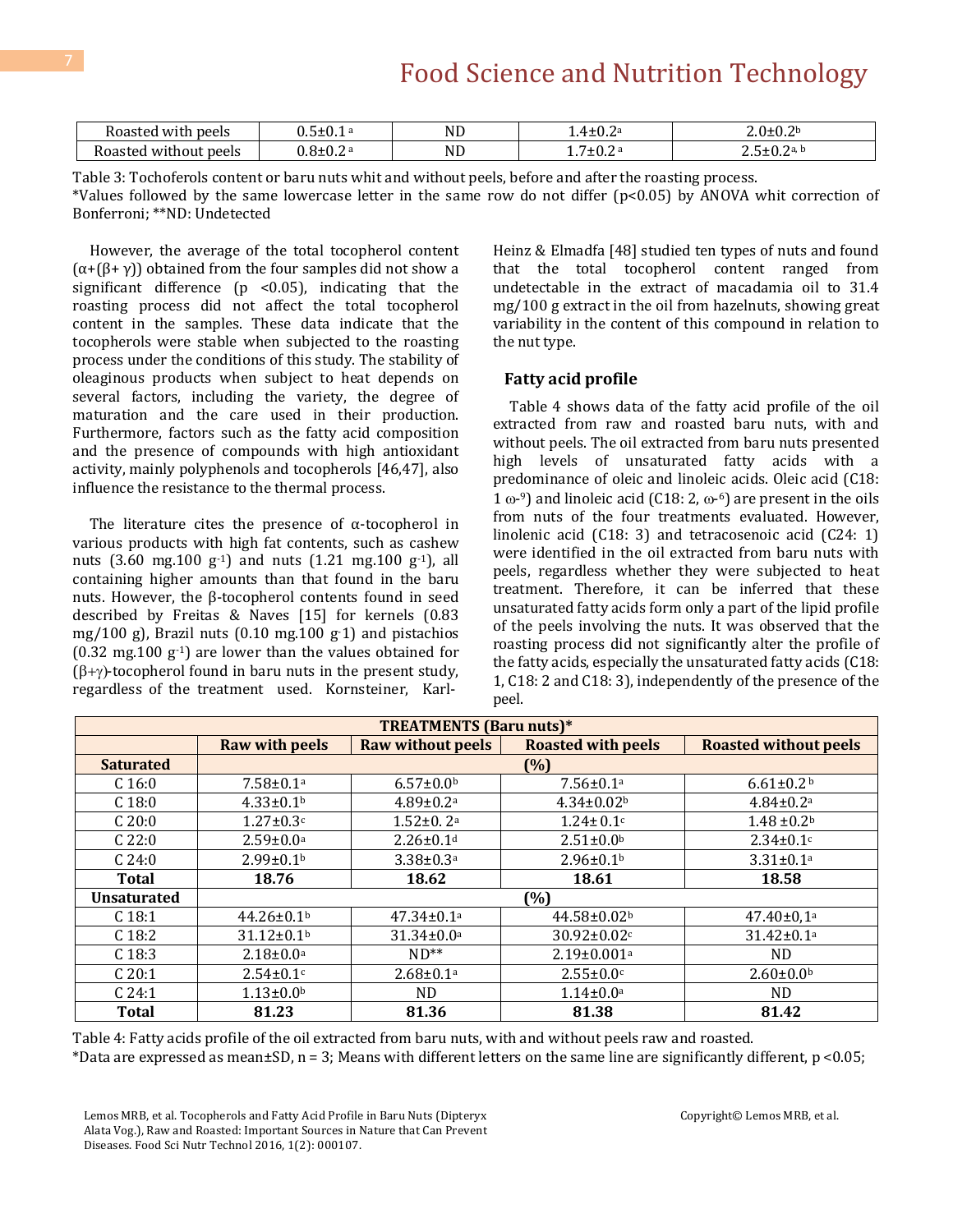\*\*ND-Not Detected;

\*\*\*C 16:0 Palmitic acid; C 18:0 Stearic acid; C 18:1 Oleic acid; C 18:2 Linoleic acid; C 18:3 Linolenic acid; C 20:0 Arachidic acid; C 20: 1 Elaidic acid; C 22:0 Behenic acid ; C 24:0 Lignoceric acid, C 24:1 Tetracosenóic acid.

 The oleic acid (monounsaturated) confers greater resistance to degradation or thermal action in edible oils. In addition, free fatty acids oxidize at a higher speed than its esters; therefore, they are considered as pro-oxidants. However, when they are present in small quantities, does not significantly act on oxidative stability. The climate in the Cerrado region is characterized by warm and pleasant winters [49]. The high number of hours of exposure light in plants is associated with the highest content of antioxidant contained in them [50,51], which are a defense against free radicals produced during photosynthesis. Therefore, it is correct to say that the oil obtained from plants from the Cerrado region, may have high polyphenol content and consequently the protection against self-oxidation, photo-oxidation and stress. Boskou et al [52] report a positive correlation between the olive oil stability and individual or total content of phenolic compounds, corroborating data from this study in baru nuts (Dipteryx *alata* Vog.).

 Aparicio et al [53] demonstrated that the strength and stability of vegetable oils depend on its fatty acid composition and content of tocopherols. These factors may explain the stability Baru nuts oil before the roasting process and possibly its increased resistance to oxidative effects when subjected to heat. The higher content of oleic acid in its formation is related to the content of tocopherols and may be responsible for this oil stability. In all almonds, regardless of the treatment it has undergone, the oleic acid content is higher than that of sunflower oil (25.15%), Brown-nut (28. 92%), and peanut (16.7 %) and lower than in olive oil (74%) in pistachio nuts (55.98%) in macadamia (58.51%) and pecan (53.65%). These positive combination of monounsaturated fatty acids and polyunsaturated potentiate the reduction of total cholesterol and low density lipoprotein (*low-density lipoprotein*-LDL) without reducing the high-density lipoprotein (*high-density lipoproteins*-HDL), and presents protective action cardiovascular important, as a factor in preventing the risk of coronary artery disease [11]. Togashi [54] citing Adams et al [55] of unsaturated fatty acids in proportions Baru nuts (80%), where the major component was oleic acid (44.53%), followed by linoleic acid (31.70%) of palmitic acid (7.16%) and stearic acid (5.33%). Takemoto et al [33] also reported in their studies, unsaturated fatty acid fractions of 81.20% in baru

nuts, corroborating our work.

 Vallilo [35] considers the Baru nut oil has a high degree of unsaturation and relatively high content of linoleic acid, thus suggesting their use in place of soybean oil in foods. Among the polyunsaturated fatty acids linoleic acid (C18: 2  $\omega$ -6) is notable for their importance to the organism, since it is a precursor of arachidonic acid (C20: 4), which is essential for the development of organisms and young people. Among the omega-3 fatty acids, linolenic acid (C18: 3), which is the most important of which, in the elongation and desaturation, begin to generate eicosapentaenoic acid (EPA, C20: 5) and docosahexaenoic acid (DHA, C22 : 6) acids with significant beneficial effects on disease prevention and protection of biological systems. The essential fatty acids, linoleic (C18: 2) and linolenic (C18: 3)  $\omega$ -6 and  $\omega$ -3 respectively show effects on various physiological processes and act in the prevention and treatment of cardiovascular disease, reducing atherosclerotic plaque, thrombosis, and therefore, the risk of stroke (CVA). Studies also show a beneficial effect in cases of high blood pressure (hypertension), diabetes, arthritis, inflammation and cancro [9]. Furthermore, the studies show that the acid linoleic acid is essential for the development of nerve cells and glial cells positively interfering in neuronal synapses [9,49]. The constitution mainly oleic and linoleic acids, and the presence of tocopherols and other bioactive compounds, give the baru nuts (Dipteryx *alata* Vog) the status of a nutritious food of high quality and an alternative source to be stimulated in public health. The introduction of diets baru to needy communities, favors the reduction of various diseases and also a possible use in the pharmaceutical industry (formulation of nutraceutical compounds) and the edible oil industry.

## **Conclusions**

 Oil from baru nuts contains a high proportion of unsaturated fatty acids, including mainly oleic and linoleic acid. The roasting process did not significantly altered the fatty acid composition and content of tocopherols in baru nuts (Dipteryx alata Vog), processed with the presence or absence of peels, keeping the properties of the raw material under study.

Lemos MRB, et al. Tocopherols and Fatty Acid Profile in Baru Nuts (Dipteryx Alata Vog.), Raw and Roasted: Important Sources in Nature that Can Prevent Diseases. Food Sci Nutr Technol 2016, 1(2): 000107.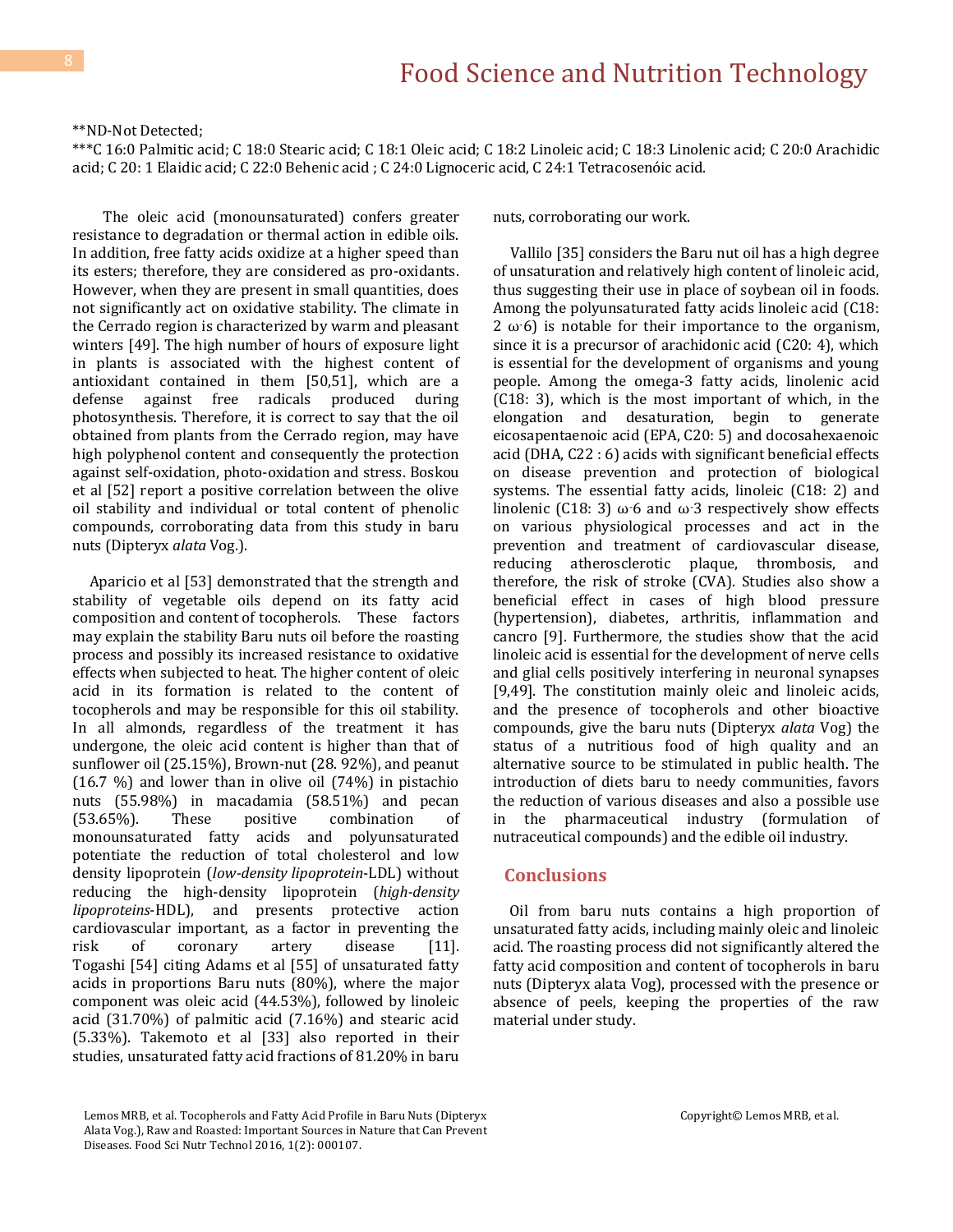# **Acknowledgments**

 We acknowledge the Foundation for Research of the Federal District (FAPDF) for the financial support and the National Scientific and Technological Development Council (CNPq) and Higher Education Personnel Improvement Coordination (CAPES) for scholarship support.

## **References**

- 1. Rochfort S, Panozzo [J \(2007\) Phytochemicals for](http://www.ncbi.nlm.nih.gov/pubmed/17784726)  [health,the role of pulses. Journal of Agricultural and](http://www.ncbi.nlm.nih.gov/pubmed/17784726)  [Food Chemistry 55\(20\): 7981-7994.](http://www.ncbi.nlm.nih.gov/pubmed/17784726)
- 2. [Manganaris GA, Goulas V, Vicente AR,Terry LA \(2014\)](http://www.ncbi.nlm.nih.gov/pubmed/24122646)  [Berry antioxidants: small](http://www.ncbi.nlm.nih.gov/pubmed/24122646) fruits providing large [benefits. J Sci Food Agric Mar 94\(5\): 825-833.](http://www.ncbi.nlm.nih.gov/pubmed/24122646)
- 3. [Kamohara S, Noparatanawong SA \(2013\) Coleus](http://www.sciencedirect.com/science/article/pii/S2186495013000059)  forskohlii [extract improves body composition in](http://www.sciencedirect.com/science/article/pii/S2186495013000059)  [healthy volunteers: an open-label trial. Personalized](http://www.sciencedirect.com/science/article/pii/S2186495013000059)  [Medicine Universe](http://www.sciencedirect.com/science/article/pii/S2186495013000059) 2: 25-27.
- 4. Freitas SM (2000) Sunflower oil, an expanding market. Oils & Grains 10(55): 30-34.
- 5. Freire RMM,dos Santos RC,Beltrao N&M (1996) Industrial and nutritional quality of some herbaceous oil grown in Brazil. Oils & Grains 5: 49-53.
- 6. [Nogueira RC,de Cerqueira HF,Soares MB \(2010\)](http://www.ncbi.nlm.nih.gov/pubmed/20099999)  [Patenting bioactive molecules from biodiversity: the](http://www.ncbi.nlm.nih.gov/pubmed/20099999)  [Brazilian experience. Expert Opin Ther Pat 20\(2\):](http://www.ncbi.nlm.nih.gov/pubmed/20099999)  [145-157.](http://www.ncbi.nlm.nih.gov/pubmed/20099999)
- 7. [Gottlieb MGV, Morassutti AL,Cross IBM \(2011\)](http://revistaseletronicas.pucrs.br/scientiamedica/ojs/index.php/scientiamedica/article/view/8712)  [Epidemiological transition, oxidative stress and](http://revistaseletronicas.pucrs.br/scientiamedica/ojs/index.php/scientiamedica/article/view/8712)  [chronic diseases from an evolutionary perspective.](http://revistaseletronicas.pucrs.br/scientiamedica/ojs/index.php/scientiamedica/article/view/8712) [Scientia Medica. Porto Alegre 21\(2\): 69-80.](http://revistaseletronicas.pucrs.br/scientiamedica/ojs/index.php/scientiamedica/article/view/8712)
- 8. [Lemos MRB,](http://lattes.cnpq.br/1554032684625463) Zambiazi RC, Peres MSL, Lemos-Pizzi GLB (2014) Implications of Oxidative Stress in Chronic Diseases, Benefits of Ferulic Acid to the Health and Effect of Heat Treatment on Its Antioxidant Potential. (1st Edn) New York: Nova Science Publishers 1: 1-179.
- 9. Lemos MRB (2012) Characterization and stability of bioactive compounds in baru almonds (Dipteryx alata Vog), Subjected to the process of roasting / Doctoral

thesis / Faculty of Health Sciences, University of Brasilia- UnB 2012.

- 10. [Alasalvar C, Shahidi F \(2008\) Tree nuts: composition,](https://www.crcpress.com/Tree-Nuts-Composition-Phytochemicals-and-Health-Effects/Alasalvar-Shahidi/p/book/9780849337352)  [phytochemicals and health effects Boca Raton: CRC](https://www.crcpress.com/Tree-Nuts-Composition-Phytochemicals-and-Health-Effects/Alasalvar-Shahidi/p/book/9780849337352)  [Press.](https://www.crcpress.com/Tree-Nuts-Composition-Phytochemicals-and-Health-Effects/Alasalvar-Shahidi/p/book/9780849337352)
- 11. [Lemos MRB,](http://lattes.cnpq.br/1554032684625463) Zambiazi RC (2013) Gallic Acid: Occurrences, Antioxidant Activity and Health Implications. In: Thompson MA, Collins PB (Org) In: Handbook on Gallic Acid. (9th Edn) NY Nova Science Publishers Inc 193-214.
- 12. World Câncer Research Fund (2007).
- 13. Lobato JFAKP, Freitas (2006) Bovine meat: myths and truths. In: Cachapuz JM, Trois RA (Org) Pecuária competitive. Porto Alegre: Ideograf 14: 93-115.
- 14. [Amaral JS, Alves RM, Seabra RM, Oliveira BPP \(2005\)](http://www.ncbi.nlm.nih.gov/pubmed/15969535)  [Vitamin E composition of walnuts \(Juglansregia](http://www.ncbi.nlm.nih.gov/pubmed/15969535) L): A [3-year comparative study of different cultivars. J](http://www.ncbi.nlm.nih.gov/pubmed/15969535)  Agric Food Chem [53\(13\): 5467-5472.](http://www.ncbi.nlm.nih.gov/pubmed/15969535)
- 15. [Freitas J, Naves BMM \(2010\) Chemical composition of](http://www.scielo.br/scielo.php?pid=S1415-52732010000200010&script=sci_abstract)  [nuts and edible seeds and its relationship to nutrition](http://www.scielo.br/scielo.php?pid=S1415-52732010000200010&script=sci_abstract)  [and health. Journal of Nutrition, Campinas 23\(2\): 269-](http://www.scielo.br/scielo.php?pid=S1415-52732010000200010&script=sci_abstract) [279.](http://www.scielo.br/scielo.php?pid=S1415-52732010000200010&script=sci_abstract)
- 16. [Vasconcelos, Sandra ML, Goulart MOF, Moura JBF,](http://www.scielo.br/scielo.php?pid=S0100-40422007000500046&script=sci_abstract)  [Manfredini V, et al. \(2011\) Reactive oxygen species](http://www.scielo.br/scielo.php?pid=S0100-40422007000500046&script=sci_abstract)  [and antioxidant nitrogen and](http://www.scielo.br/scielo.php?pid=S0100-40422007000500046&script=sci_abstract) oxidative damage [markers in human blood : Main analytical methods](http://www.scielo.br/scielo.php?pid=S0100-40422007000500046&script=sci_abstract)  [for their determination. New Chemistry 30\(5\): 1323-](http://www.scielo.br/scielo.php?pid=S0100-40422007000500046&script=sci_abstract) [1338.](http://www.scielo.br/scielo.php?pid=S0100-40422007000500046&script=sci_abstract)
- 17. [Frega N, Mozzon M, Bocci F \(1998\) Identification and](http://link.springer.com/article/10.1007/s11746-998-0323-1#page-1)  [estimation of tocotrienols in the annatto lipid fraction](http://link.springer.com/article/10.1007/s11746-998-0323-1#page-1)  [by gas chromatography mass spectrometry. Journal of](http://link.springer.com/article/10.1007/s11746-998-0323-1#page-1)  [the American Oil Chemists Society](http://link.springer.com/article/10.1007/s11746-998-0323-1#page-1) 75(12): 1723- [1727.](http://link.springer.com/article/10.1007/s11746-998-0323-1#page-1)
- 18. [Setiadia DH \(2003\) Vitamin E models. Shortened side](http://www.sciencedirect.com/science/article/pii/S0166128002005973)  chain models of  $\alpha$ ,  $\beta$ ,  $\gamma$  and  $\delta$  tocopherols and tocotrienol—[a density functional study: a density](http://www.sciencedirect.com/science/article/pii/S0166128002005973)  [functional study. Journal of Molecular Structure](http://www.sciencedirect.com/science/article/pii/S0166128002005973) [637\(1-3\): 11-26.](http://www.sciencedirect.com/science/article/pii/S0166128002005973)
- 19. [BrigeliuS-Flohe R, Traber MG \(1999\) Vitamin E:](http://www.fasebj.org/content/13/10/1145.abstract)  [function and metabolism.](http://www.fasebj.org/content/13/10/1145.abstract) FASEB Journal, 13(10): [1145-1155.](http://www.fasebj.org/content/13/10/1145.abstract)

Lemos MRB, et al. Tocopherols and Fatty Acid Profile in Baru Nuts (Dipteryx Alata Vog.), Raw and Roasted: Important Sources in Nature that Can Prevent Diseases. Food Sci Nutr Technol 2016, 1(2): 000107.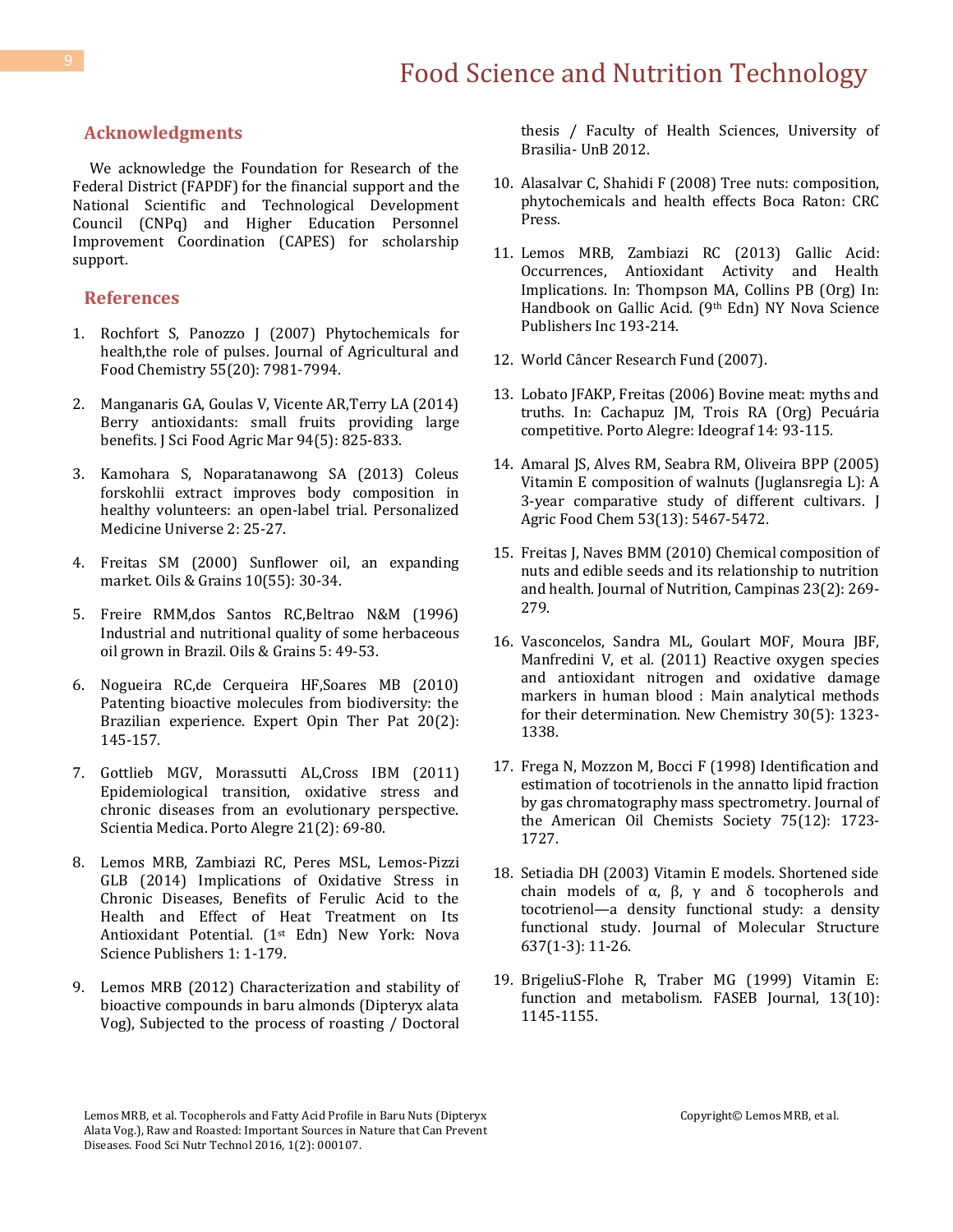# Food Science and Nutrition Technology

- 20. [Venkatachalam M, Sathe S K \(2006\) Chemical](http://pubs.acs.org/doi/abs/10.1021/jf0606959)  [composition of selected edible nuts. Journal of](http://pubs.acs.org/doi/abs/10.1021/jf0606959)  [Agricultural and Food Chemistry](http://pubs.acs.org/doi/abs/10.1021/jf0606959) 54(13): 4705-4714.
- 21. [Judd WS, Campbell CS, Kellogg EA, Stevens PF,](http://www.sinauer.com/plant-systematics-a-phylogenetic-approach.html)  [Donoghue MJ \(2002\) Plant Systematics : a](http://www.sinauer.com/plant-systematics-a-phylogenetic-approach.html)  [phylogenetic approach. \(2nd Ed.\) New York: Sinauer.](http://www.sinauer.com/plant-systematics-a-phylogenetic-approach.html)
- 22. Freitas JB (2009) Nutritional quality and protein value of the baru almond compared to peanuts, cashew nuts and nut -nut. Federal University of Goiás, Goiânia, GO, Thesis (MS).
- 23. Lorenzi H, Matos FJA (2002) Medicinal plants in Brazil: native and exotic. Plantarum Institute. Sao Paulo: Nova Odessa.
- 24. [Sano,Sueli M, Vivaldi, Lucico J, Spehar, \(1999\)](http://www.scielo.br/scielo.php?pid=S0100-204X1999000400001&script=sci_abstract)  [Morphological diversity of fruits and seeds baru](http://www.scielo.br/scielo.php?pid=S0100-204X1999000400001&script=sci_abstract)  [\(Dipteryx alata Vog.\). Brazilian Agricultural Research](http://www.scielo.br/scielo.php?pid=S0100-204X1999000400001&script=sci_abstract)  [34\(4\): 513-](http://www.scielo.br/scielo.php?pid=S0100-204X1999000400001&script=sci_abstract) 518.
- 25. Lorenzi H, Bacher L, Lacerda M, Sartori S (2006) Brazilian and exotic fruits grown (for fresh consumption). Plantarum Institute. Sao Paulo: Nova Odessa.
- 26. [Siqueira EMA, Marin AMF, Arruda SF, Cunha MSB,](http://www.sciencedirect.com/science/article/pii/S0963996911006272)  [Fustinoni AM, et al. \(2012\) Consumption of baru](http://www.sciencedirect.com/science/article/pii/S0963996911006272)  seeds [Dipteryx *alata* Vog] [a Brazilian savanna nut,](http://www.sciencedirect.com/science/article/pii/S0963996911006272)  [prevents iron-induced oxidative stress in rats. Food](http://www.sciencedirect.com/science/article/pii/S0963996911006272)  [Research International 2012](http://www.sciencedirect.com/science/article/pii/S0963996911006272) 45(1): 427-433.
- 27. AOAC Association of Official Analytical Chemists (2005) Arlington. Official Methods of Analysis (17th edn).
- 28. ANVISA Brazil. Ministry of Health. National Health Surveillance Agency. RDC No. 359 of 23 December 2003. Approves the technical regulation of food portions packed for purposes of nutrition labeling. Official Gazette of [the] Republic.
- 29. [Rodriguez-Amaya DB \(1999\) A Guide to Carotenoid](http://beauty-review.nl/wp-content/uploads/2014/11/A-guide-to-carotenoid-analysis-in-foods.pdf)  [Analysis in Foods. Washington DC: International Life](http://beauty-review.nl/wp-content/uploads/2014/11/A-guide-to-carotenoid-analysis-in-foods.pdf)  [Sciences Institute \(ILSI\) Press: 64.](http://beauty-review.nl/wp-content/uploads/2014/11/A-guide-to-carotenoid-analysis-in-foods.pdf)
- 30. Zambiazi RC (1997) The [role of endogenous lipid](http://mspace.lib.umanitoba.ca/handle/1993/931)  [components on vegetable oil stability. These in Foods](http://mspace.lib.umanitoba.ca/handle/1993/931)  [and Nutritional at the Sciences Interdepartmental](http://mspace.lib.umanitoba.ca/handle/1993/931)  [Program. Manitoba, Canada: University of Manitoba](http://mspace.lib.umanitoba.ca/handle/1993/931)  [Winnipeg.](http://mspace.lib.umanitoba.ca/handle/1993/931)
- 31. [Vera R, Soares Junior MS, Naves](http://www.scielo.br/scielo.php?script=sci_arttext&pid=S0100-29452009000100017) RV, Souza ERB, [Fernandes EP, et al. \(2009\) Chemical characteristics](http://www.scielo.br/scielo.php?script=sci_arttext&pid=S0100-29452009000100017)  [of barueiros almonds \(Dipteryx alata vog\) of natural](http://www.scielo.br/scielo.php?script=sci_arttext&pid=S0100-29452009000100017)  [occurrence in the cerrado of the State of Goias, Brazil.](http://www.scielo.br/scielo.php?script=sci_arttext&pid=S0100-29452009000100017)  [Journal of Fruit Crops 31\(1\): 112-118.](http://www.scielo.br/scielo.php?script=sci_arttext&pid=S0100-29452009000100017)
- 32. Martins B (2006) The physicochemical fruits of the Cerrado in natura Evaluation and processed for preparing multimixtures. Catholic University of Goiás, Goiânia, GO, Thesis (MA).
- 33. Takemoto E, Okada IA, Garbelotti ML, Tavares M, Aued-Pimentel S (2001) Chemical composition of seed and baru oil (Dipteryx alata Vog.) Native city of Pirenopolis, State of Goias. Journal of the Institute Adolfo Lutz 60: 113-117.
- 34. [Filgueiras TS, Silva E \(1975\) Estudo preliminar do](http://agris.fao.org/agris-search/search.do?recordID=US201303059853)  baru (Leg. *Faboideae*[\). Brasil Florestal](http://agris.fao.org/agris-search/search.do?recordID=US201303059853) 22: 33-39.
- 35. Vallilo MI, Tavares M, Aued S (1990) Chemical pulp composition and cumbaru fruit seed (Dipteryx alata Vog) Characterization and oil seed. Journal of the Forestry Institute 2: 115-125.
- 36. Melhem TS (1972) Dipteryx development Physiology alata Vog. Contribution to the study. Institute of Biosciences, University of São Paulo- SP, Thesis (PhD).
- 37. Togashi M, Sgarbieri VC (1994) Partial chemical characterization of fruit Baru (Dipteryx alata Vog). Food Science and Technology 14: 85-95.
- 38. Freitas JB (2009) Nutritional quality and protein value of the baru almond compared to peanuts, cashew nuts and nut -nut. Federal University of Goiás, Goiânia, GO, Thesis (MS).
- 39. [Fernandes K, Silva AG \(2011\) Chemical composition](http://www.scielo.br/scielo.php?script=sci_arttext&pid=S1415-52732011000200011)  [and Antinutrients of raw and roasted chicha almonds](http://www.scielo.br/scielo.php?script=sci_arttext&pid=S1415-52732011000200011)  (Sterculia *striata* [A. St Hill & Naudin\).](http://www.scielo.br/scielo.php?script=sci_arttext&pid=S1415-52732011000200011) Rev Nutr 24(2): [305-314.](http://www.scielo.br/scielo.php?script=sci_arttext&pid=S1415-52732011000200011)
- 40. [Lima AR, Pereira RGFA, Abrahão SA,Duarte SM](http://www.scielo.br/scielo.php?script=sci_arttext&pid=S0100-40422010000100004)  [da,Paula FB de A \(2010\) Coffee bioactive compounds:](http://www.scielo.br/scielo.php?script=sci_arttext&pid=S0100-40422010000100004)  [in vitro antioxidant activity of green and roasted](http://www.scielo.br/scielo.php?script=sci_arttext&pid=S0100-40422010000100004)  [coffees before and after decaffeination. Química Nova](http://www.scielo.br/scielo.php?script=sci_arttext&pid=S0100-40422010000100004)  [33\(1\): 20-24.](http://www.scielo.br/scielo.php?script=sci_arttext&pid=S0100-40422010000100004)
- 41. Togashi M, Sgarbieri VC (1995) Nutritional evaluation of protein and baru seed oil (Dipteryx alata Vog). Science and Food Technology 15: 66-69.

Lemos MRB, et al. Tocopherols and Fatty Acid Profile in Baru Nuts (Dipteryx Alata Vog.), Raw and Roasted: Important Sources in Nature that Can Prevent Diseases. Food Sci Nutr Technol 2016, 1(2): 000107.